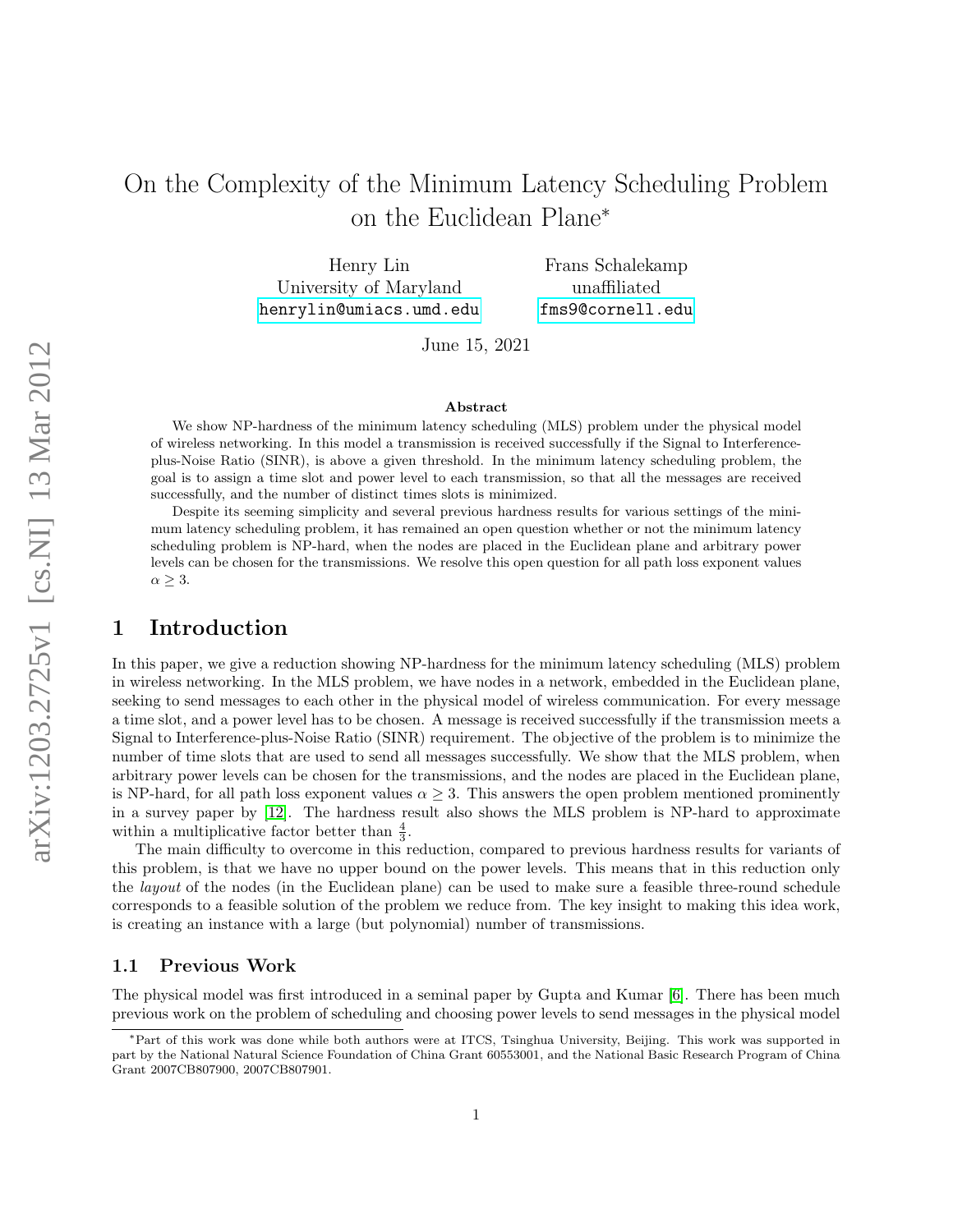of wireless networking: in [\[5,](#page-8-2) [1,](#page-8-3) [9,](#page-8-4) [4,](#page-8-5) [10\]](#page-8-6) this problem problems is considered in various settings and under differing assumptions. In this work, we consider the case when the nodes are placed in the Euclidean plane. This models practical situations in which sensors are deployed in a 2-dimensional area, such as when sensors are deployed in a field to monitor weather conditions, or when sensor are placed along along roads (without noticeable elevation changes going through valleys or peaks) to monitor traffic conditions.

Instead of trying to describe all different variants for which the MLS problem has been proved to be NP-hard, we will only highlight the result closest to ours, by Katz, Volker, and Wagner [\[9\]](#page-8-4). For a more complete summary of work in this area, we refer readers to the survey papers [\[12,](#page-8-0) [8,](#page-8-7) [13\]](#page-8-8) and book chapter [\[2\]](#page-8-9).

Katz, Volker, and Wagner [\[9\]](#page-8-4) show that the MLS problem of scheduling and choosing transmission powers is NP-hard if the network is embedded in the Euclidean plane and there are known upper and lower bounds on the power levels that can be used. Their proof also shows that if there are only a finite set of transmission powers that can be chosen, then this problem is also NP-hard. We show that the MLS problem is NP-hard when the nodes are in the Euclidean plane and arbitrary power levels can be chosen.

The distinction between the two problems can be thought of as follows. The work of Katz, Volker, and Wagner [\[9\]](#page-8-4) is applicable in the setting in which we want to schedule messages on sensors that have already been built, as these sensors will naturally have an upper and lower bound on their allowable transmission powers due to hardware or software limitations. The setting we consider is more general than that, and also includes the case in which it is possible for the system designer to choose the sensors and the power levels at which they can transmit, so as to maximize the number of transmissions that can be sent in a given time period, and/or minimize the total number of time periods that are needed to send a certain set of messages. Despite its seeming simplicity, the hardness of this problem has remained open for many years, and was even featured prominently as an open question in a survey by Locher, Rickenbach, and Wattenhofer [\[12\]](#page-8-0).

The best algorithm for the MLS problem with arbitrary power levels is due to Kesselheim [\[11\]](#page-8-10), who presents an  $O(\log^2 n)$ -approximation algorithm for the MLS problem in general metrics, and an  $O(\log n)$ approximation for *fading metrics*. The notion of *fading metrics* was introduced by Halldórsson [\[7\]](#page-8-11), and defined to be the combination of a metric and a path loss exponent, so that the doubling dimension of the metric is strictly less than the path loss exponent  $\alpha$ . It was introduced as a generalization of the combination of the metric on the Euclidean plane, and a path loss exponent  $\alpha$  that is strictly larger than 2. Note that the result presented here, is for this "easier" variant.

#### 1.2 Outline

The outline of this paper is as follows. We define the MLS problem formally, and describe the physical model (SINR model) in Section [2.](#page-1-0) After a high level overview of the reduction in Section [3,](#page-2-0) we give a detailed description of the reduction and the proof the main result of this paper, namely that the MLS problem is NP-hard, when the nodes are placed in the Euclidean plane and arbitrary power levels can be chosen for the transmissions, in Section [4.](#page-3-0) We conclude with open problems in Section [5.](#page-7-0)

### <span id="page-1-0"></span>2 Preliminaries

#### 2.1 Minimum Latency Scheduling Problem

In the minimum latency scheduling problem, we are given a set of nodes  $X$  in a metric space and a distance function  $d: X \times X \to R$ , defining distances between any pair of points in the metric space. In this paper, we will consider the special case where the set of nodes X are on the Euclidean plane, and the distance function is the 2-dimensional Euclidean distance metric  $d(x, y) = ||x - y||_2$ . The set of messages we wish to transmit will be represented by a multiset M over  $X \times X$ . In the minimum latency scheduling problem, we seek to partition the multiset M into T sets  $M_1, M_2, \ldots, M_T$  to be transmitted over T rounds (or time slots), and choose power levels for the messages to be transmitted in each round, such that all messages are successfully transmitted according to the SINR model. The goal will be to minimize  $T$ , the number of rounds needed to transmit all the messages successfully.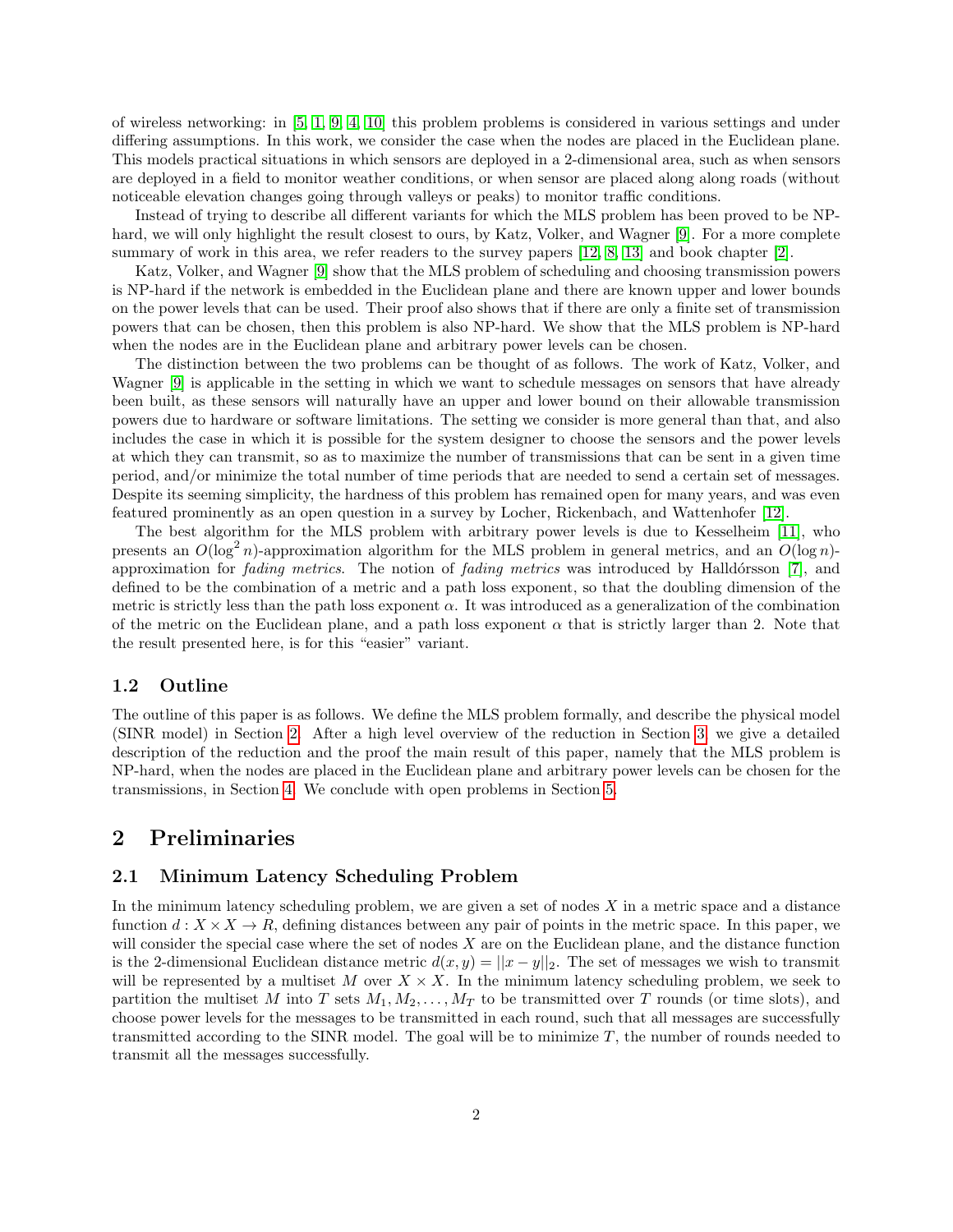#### 2.2 Physical Model (SINR Model)

In the SINR model, we have a parameter  $\alpha$  called the path loss exponent, which determines how quickly the signal deteriorates as the distance increases. It is often assumed that  $\alpha > 2$  as it is in real settings. If a node u is transmitting a message to node v in some round r, we define the *signal* received by node v in round r to be  $S_r(v) = P_r(u)/d(u, v)^\alpha$ , where  $P_r(u)$  is the power used by node u to transmit its message in round r. When node u is transmitting a message to a node v in round r, we also define the *interference* of node v in round r to be  $I_r(v) = \sum_{w \in V \setminus \{u\}} P_r(w) / d(v, w)^\alpha$ , where  $P_r(w) = 0$  if a node w is not transmitting anything in a round r. Lastly, each node v has a noise parameter  $n<sub>v</sub>$  that determines how much background noise it experiences, and a message to node  $v$  succeeds if the signal to interference plus noise ratio exceeds some threshold  $\beta_v \geq 1$ . More formally, a message from node u to v succeeds in round r, if the following SINR inequality is satisfied:

$$
\frac{S_r(v)}{I_r(v)+n_v} = \frac{P_r(u)/d(u,v)^{\alpha}}{\sum_{w \in V \setminus \{u\}} P_r(w)/d(v,w)^{\alpha}+n_v} > \beta_v.
$$

### 2.3 No Noise, Unit Threshold

In the reduction presented, we will set  $n_v = 0$  for all nodes v, thus proving that this problem is NP-hard for nodes placed in the Euclidean plane, even if there is no background noise. Note that this "no noise" assumption only potentially makes the reduction harder, and proving that problem is NP-hard without noise, also shows the problem with noise is NP-hard. Additionally, we will set  $\beta_v = 1$  for all v, which shows this problem is NP-hard even when all SINR threshold values are set to 1. In the special case that  $n_v = 0$ and  $\beta_v = 1$  for all nodes v, the SINR inequality simply requires that  $S_r(v) > I_r(v)$  for a message to be successfully transmitted.

### <span id="page-2-0"></span>3 High Level Overview of the Reduction

We show that the minimum latency scheduling problem is NP-hard, by reducing the 3-coloring problem of planar 4-regular graphs to it, which was shown to be NP-hard by Dailey [\[3\]](#page-8-12). In the 3-coloring problem on planar 4-regular graphs, we are given a planar graph  $G$  of degree 4, and we want to determine whether there is a proper coloring of the nodes of G that uses only 3 colors. We can assume that the graph is given as an orthogonal grid graph, which is graph drawn in the plane with all nodes placed at grid intersection points, and all edges drawn along grid lines without any edge crossings, but edges may bend at grid intersection points. This coloring problem on an orthogonal grid graph is also NP-hard because Shiloach [\[14\]](#page-8-13) and Valiant [\[15\]](#page-8-14) show that any planar G of degree at most 4 can be drawn as an orthogonal grid graph in an area of size at most  $O(|V|^2)$ .

We construct an MLS instance whose transmissions can be completely scheduled in 3 rounds if and only if G is 3-colorable. For each node v in G, we will build a node gadget consisting of two rows of nodes  $N_v$ and a set of messages  $M_v$  within  $N_v$ , which can be decomposed into 3 disjoint sets of messages  $R_v$ ,  $B_v$ , and  $G_v$  (where the names of the sets are chosen so as to suggested color classes (red, blue and green)), such that  $M_v = R_v \cup B_v \cup G_v$ . The construction will be guaranteed to have the property that any 3 round solution for MLS instance must exactly transmit one of the sets  $R_v$ ,  $B_v$ , or  $G_v$  for each of the 3 rounds of the solution. We call this the *node color consistency property*, because if the messages for node  $v$  are transmitted as the sets  $R_v$ ,  $B_v$ , and  $G_v$  in 3 rounds, then we can use these message transmissions to define a color for v in each of the three rounds.

To guarantee that the three coloring will be a proper coloring where each pair of adjacent nodes has different colors, we construct three *edge gadgets* for each edge  $\{u, v\}$  in the graph consisting of the messages  $R_{\{u,v\}}$ ,  $B_{\{u,v\}}$ , and  $G_{\{u,v\}}$ . The edge gadget consisting of the messages  $R_{\{u,v\}}$  will have the property that they cannot be transmitted in 3 rounds if the set of messages  $R_u$  and  $R_v$  are ever transmitted in the same round. Similarly, the set of messages  $B_{\{u,v\}}$  and  $G_{\{u,v\}}$  will have the property that they cannot be transmitted in 3 rounds if the set of messages  $B_u$  and  $B_v$ , or  $G_u$  and  $G_v$ , are ever transmitted in the same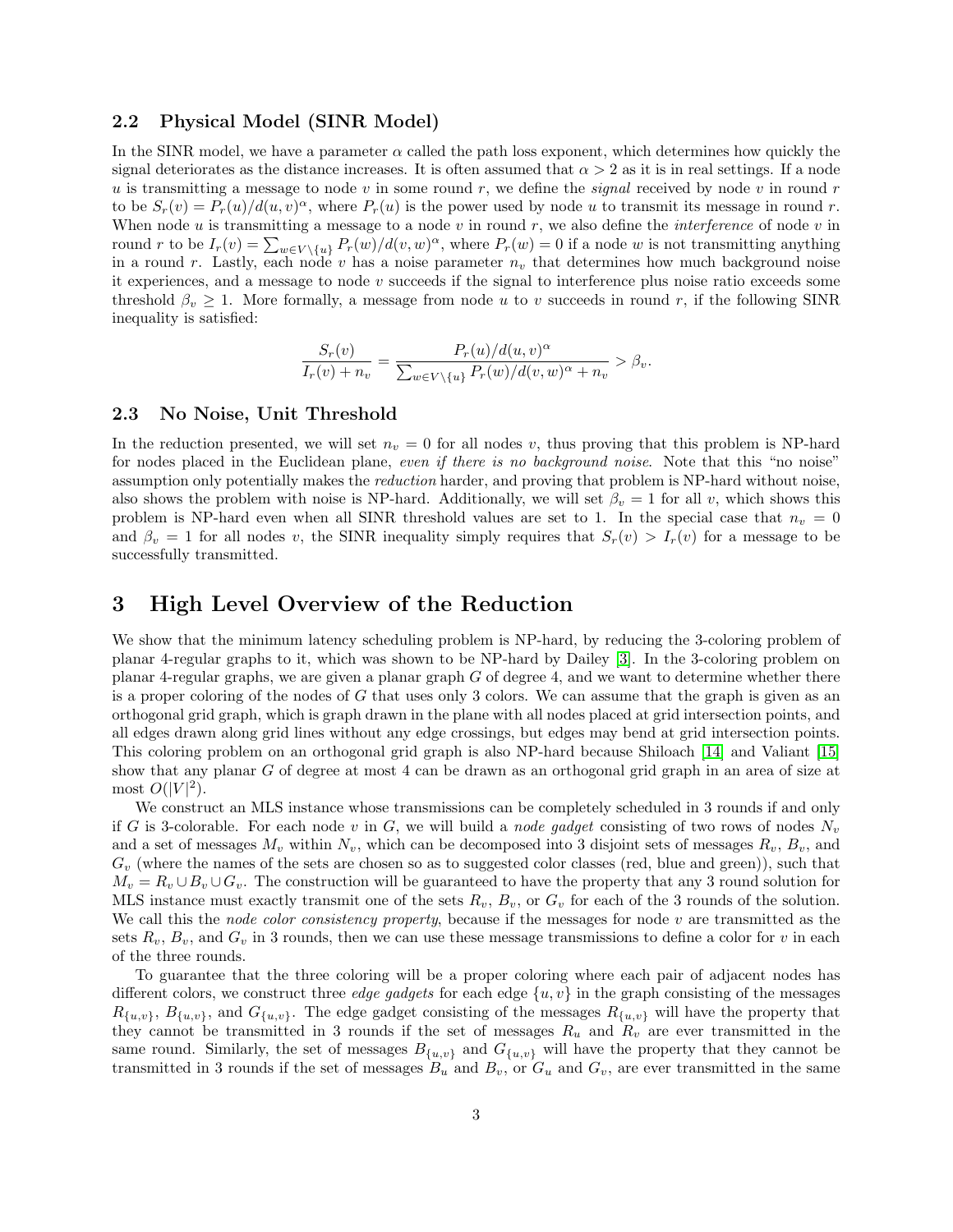

<span id="page-3-1"></span>Figure 1: An illustration of the construction of a node gadget and how it is connected to an edge gadget. The messages in bold illustrate the messages in  $R_u$ .

round, respectively. We call satisfying these requirements the *edge color constraint property*. Together with the node color consistency property mentioned in the last paragraph, this edge color constraint property, will ensure that if all messages are successfully transmitted in 3 rounds, then each round of messages transmitted will define a coloring for the nodes in the original graph G, and that coloring must have the property that adjacent nodes are colored different colors.

# <span id="page-3-0"></span>4 Reduction

We will now describe the reduction in detail, by first describing the node and edge gadgets, and then explaining the way the gadgets are connected.

### 4.1 Node Gadget

The node gadget consists of two rows of nodes and transmissions between them, according to the pattern sketched in Figure [1.](#page-3-1) Transmissions are in indicated by arrows in the figure. Each transmission is unit length, and the nodes in each node gadget can be assumed to lie on integer grid points. The total length of the node gadget is  $\Theta(n^2)$ , where n is the number of nodes in the coloring instance we are reducing from. The full node gadget consists of the pattern shown in Figure [1](#page-3-1) repeated many times to the left and to the right of the picture. As the pattern is repeated, each node in the bottom row of the node gadget has three transmissions in which it participates as either a sender or receiver (except for the nodes on the left most and right most end of the gadget, which only have two transmissions). Along the length of the node gadget up to 12 edge gadgets (3 edge gadgets for each possible edge) may be connected to the node gadget, although we will make sure the edge gadgets are adequately spaced by distance  $\Theta(n^2)$  to ensure that the interference can still be bounded easily.

The transmissions of the node gadget corresponding to node  $u$  in the coloring instance, are grouped into three sets,  $R_u$ ,  $B_u$  and  $G_u$ . In Figure [1,](#page-3-1) the transmissions in  $R_u$  are highlighted by the darker solid edges.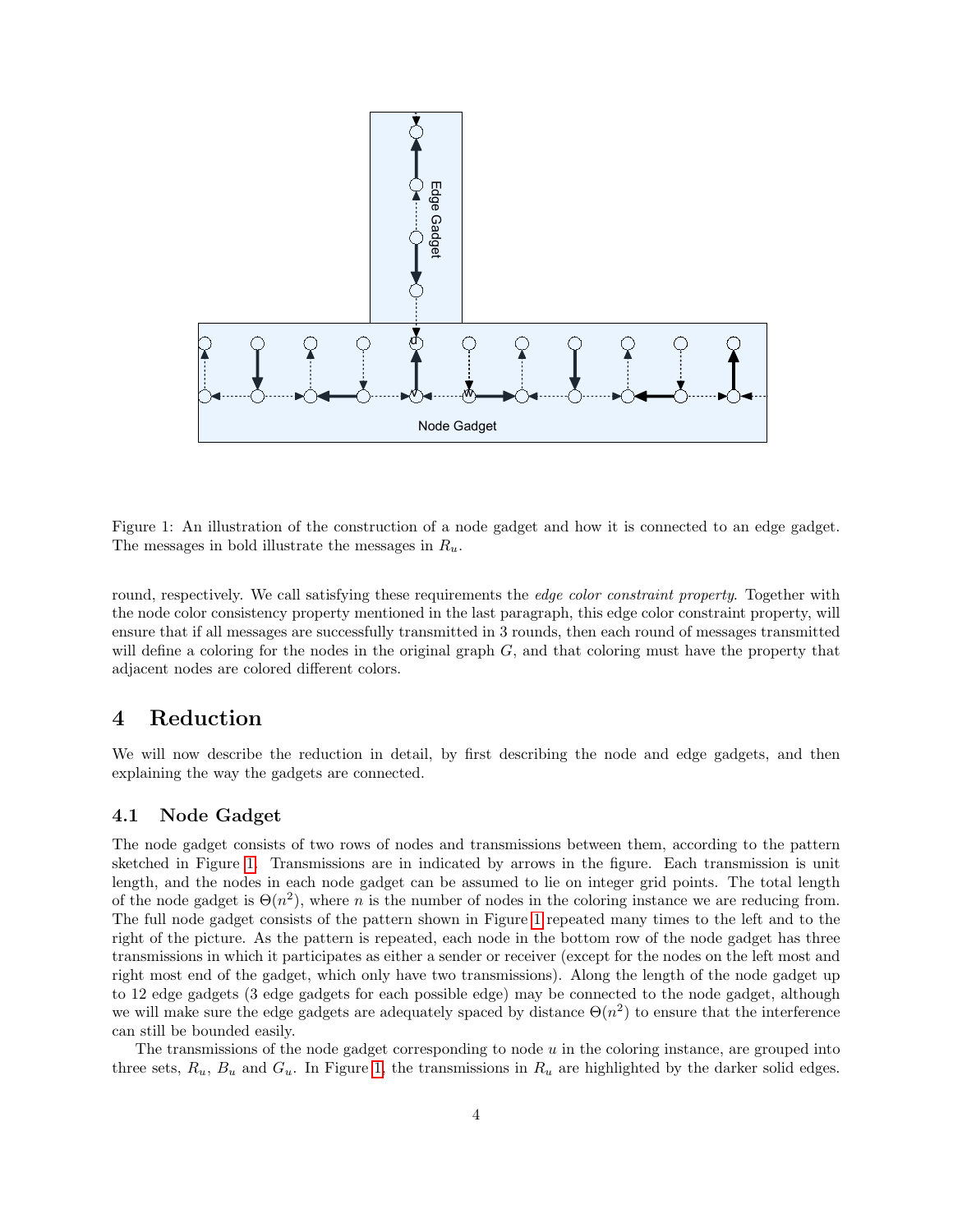

<span id="page-4-0"></span>Figure 2: An illustration of an edge gadget enforcing that the messages  $(a, b) \in M_u$  and  $(d, c) \in M_v$  cannot transmitted in the same round, if all transmissions are to finish in 3 rounds. Each bold arrow represents a message to be transmitted once, while each dashed arrow represents a message to be transmitted twice.



<span id="page-4-1"></span>Figure 3: An illustration showing how a turn in an edge gadget can be achieved.

Ignoring the directionality of the edges, the pattern of the transmissions for  $G_u$  and  $B_u$  are exactly the same, except that the pattern is shifted to the right by one node for the transmissions in  $G_u$ , and shifted right by two nodes for  $B_u$ . In the Appendix, we prove the "node color consistency property".

Lemma 1 (Node color consistency). If there exists a three round solution to the constructed MLS instance then the messages sent in any round are exactly the messages of one of the sets  $R_u$ ,  $G_u$  or  $B_u$ .

#### 4.2 Edge Gadget

Each edge  $\{u, v\}$  in the coloring instance will give rise to three edge gadgets in the MLS instance, consisting of the messages  $R_{\{u,v\}}$ ,  $B_{\{u,v\}}$ , and  $G_{\{u,v\}}$ , to ensure that the nodes u and v cannot transmit messages of the same color, if a 3 round MLS solution is to be achieved. The  $R_{\{u,v\}}$  messages will share a node in common with one of the node gadget messages in  $R_u$  and one of the messages in  $R_v$  to ensure that the messages in  $R_u$ and  $R_v$  cannot be transmitted at the same time in any 3 round solution for the constructed MLS problem. Similarly,  $B_{\{u,v\}}$  will share a node in common with one message in  $B_u$  and one message in  $B_v$ , and  $G_{\{u,v\}}$ will share a node in common with one message in  $G_u$  and one message in  $G_v$ , in order to maintain the edge color constraint property.

In the construction, the node and edge gadgets will be spaced fairly far apart at a distance of  $\Theta(n^2)$  to make bounding the interference of any transmission easier. However, each message constructed will either have unit length or a slightly longer length of 1.1, so that the signal between nodes remains adequately high.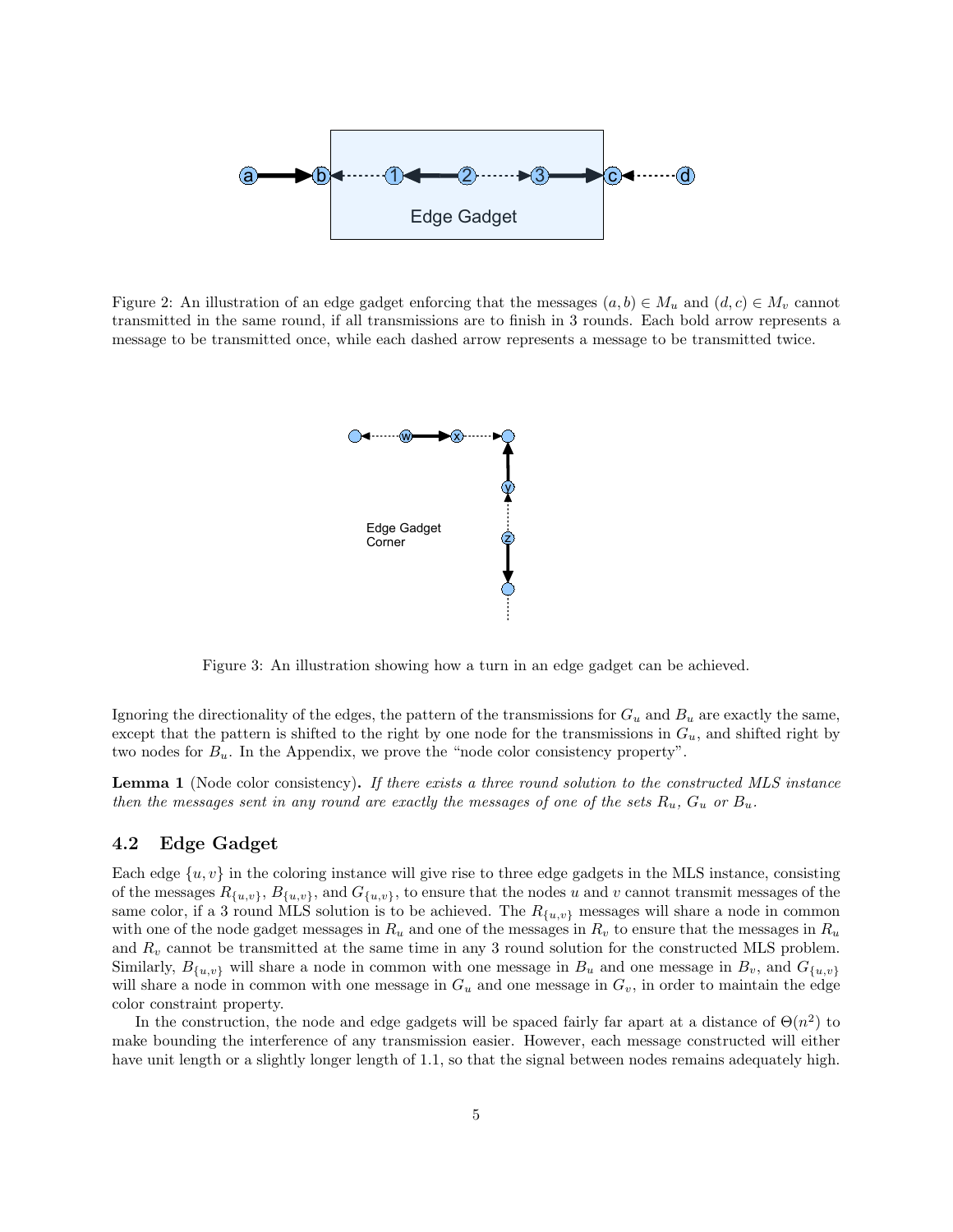To illustrate the construction of the edge gadget, imagine that we have the simpler goal of ensuring that the messages  $(a, b) \in R_u$  and  $(d, c) \in R_v$  shown in Figure [2](#page-4-0) are not transmitted in the same round in any 3 round MLS solution. We can maintain this property by simply adding the pattern of messages shown in Figure [2,](#page-4-0) where each bold arrow in the figure represents a message to be sent once and each dashed arrow represents a message to be sent twice. For this *mini edge gadget*, we can show the following lemma holds:

Lemma 2 (Edge color constraint lemma). Given the mini edge gadget construction shown in Figure [2,](#page-4-0) there exists no three round solution to the constructed MLS instance in which the  $(a, b)$  and  $(d, c)$  are sent in the same round.

Proof. Each node in the edge gadget has 3 transmissions to send or receive, so each of those nodes must be either sending or receiving a message in each round, if they are to complete all their transmissions in 3 rounds, since the SINR model disallows any node from both sending and receiving a transmission at the same time. If  $(a, b)$  and  $(d, c)$  are both being transmitted in one round that leaves 3 edge gadget nodes, who each must pair with each other to send or receive a transmission. Since there are an odd number of edge gadget nodes looking to send or receive a message, there must be at least one edge gadget node which cannot send or receive a message in the round where both  $(a, b)$  and  $(d, c)$  are sent, implying that not all edge gadget messages can be sent in 3 rounds.  $\Box$ 

To connect node gadgets which may be spaced arbitrarily far apart, note that this pattern of 4 edges (consisting of 6 transmissions) can be repeated as many times as needed, by repeating copies of the pattern next to each other, while matching node b of one copy of the pattern to node c of the next copy of the pattern. Note that the edge color constraint property still holds for repeated copies of the mini edge gadget, since if the boundary node messages  $(a, b)$  and  $(d, c)$  are transmitted at the same time, then there still remains an odd number of nodes, which all must transmit or receive a message in the round, which is not possible. Additionally, since the edge gadgets will need to make turns in order to connect to node gadgets in the proper orientation, we will construct turns in the edge gadget as shown in Figure [3.](#page-4-1) A turn consists of the pattern of edges shown in Figure [3](#page-4-1) (constructed by connecting two mini edge gadgets at the corner node), and can also be repeated as many times as needed (possibly rotated 90, 180, or 270 degrees) within the edge gadget, while still maintaining the edge color constraint property: if the top left node and the bottom right node are receiving a message that does not belong to the turn pattern in the same round, then there are again an odd number of nodes (5) which all must transmit or receive a message in that round, which is not possible.

Lastly, note that since the edge gadget always consists of a repeated pattern of 4 edges, if we only use edges of unit length, then the edge gadgets will always have a length which is a multiple of 4, while we may need to build edge gadgets of an integer length which is not a multiple of 4 to connect node gadgets. For this reason, we make use of two different transmissions lengths, 1 and 1.1, to give enough flexibility to connect any two node gadgets with an edge gadget of any integer length greater than 40. By replacing 0, 10, 20, or 30 transmissions of unit length transmissions with length 1.1 transmissions, then we create edge gadgets of any integer length greater than 40, which may be necessary for the node gadget connections described in the next section.

### 4.3 Node Gadget and Edge Gadget Connections

Now that we have described the edge gadgets and the node gadgets, we will now describe how the edge gadgets are connected between different node gadgets. Note that each node in the original coloring instance can have up to 4 edges, so the node gadget must be long enough to have connections to up to 12 edge gadgets, 3 for each edge of the coloring instance. In Figure [4,](#page-6-0) we show how an node gadget is connected to 4 other node gadgets to the left, right, above, and below it. Note that this can be done without crossing any of the edge gadgets, even though all the edge gadgets need to be connected to the "top" part of the node gadget. Additionally, to ensure no edge gadgets cross outside of the figure, we will use the placement of nodes and edges in the original planar grid coloring instance to help guide the placement of nodes and edges, such that no edge gadgets cross.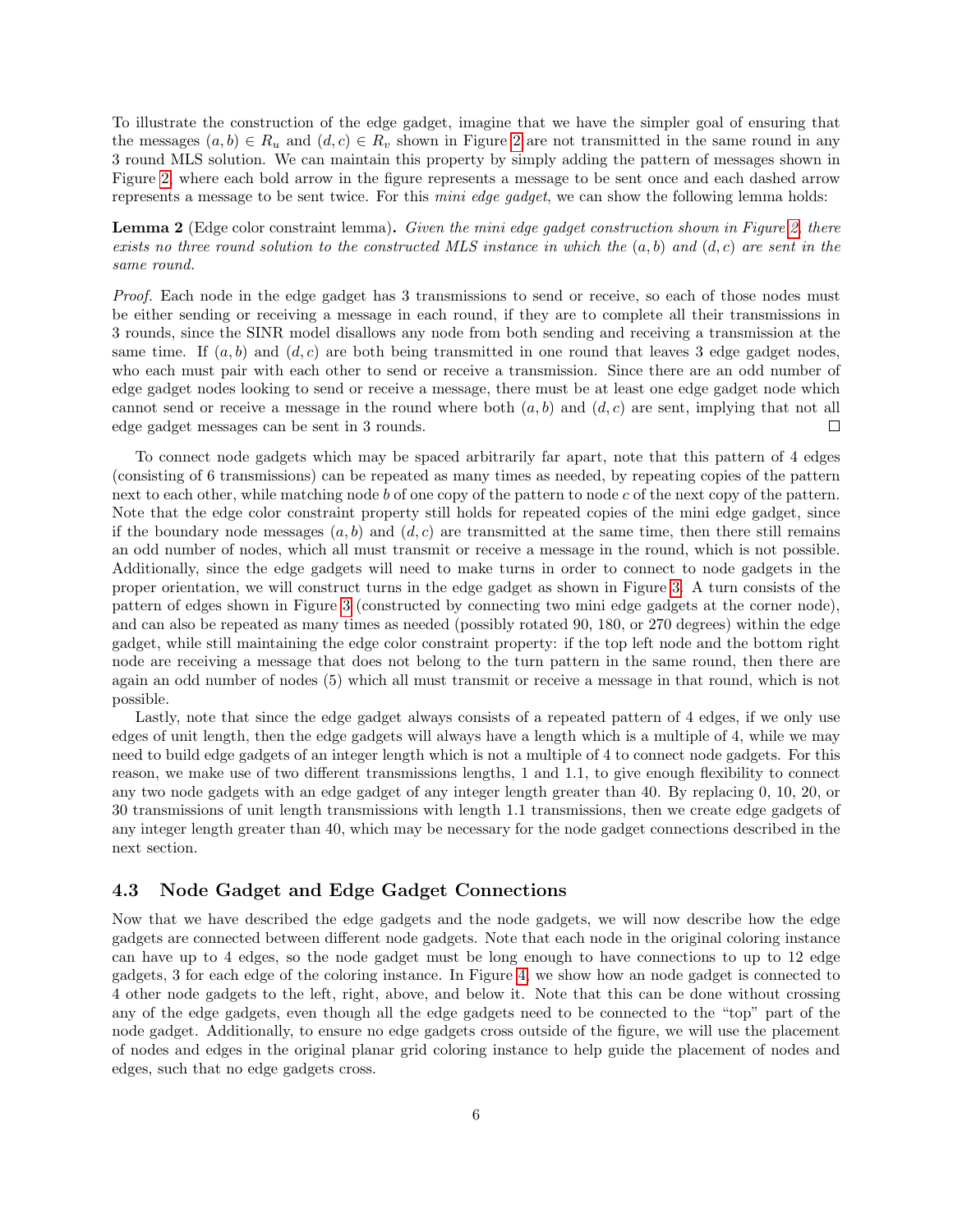

<span id="page-6-0"></span>Figure 4: Sketch of the interaction between a node gadget and its edge gadgets: The green box indicates a node gadget. Every line represents an edge gadget, which represents the combination of an edge in the coloring instance and a color.

Moreover, we can ensure that no edge gadgets cross, even while spacing out the node gadgets and making the node gadgets have length  $\Theta(n^2)$ , so that the edge gadgets are spread apart by distance by distance at least  $3n^2$ , where n is the number of nodes in the original coloring instance. This will ensure that when we consider a ball of radius  $n^2$  around any node, it will intersect with at most one node gadget and one edge gadget, and this will make bounding the interference of any transmission easier later.

We can place all the nodes and edges to match the requirements by taking the placement of nodes in the original coloring instance, and placing the node gadgets in a larger grid graph, which has dimensions which are a factor of  $\Theta(n^2)$  larger and the node gadgets are spaced out by a multiplicative factor of  $\Theta(n^2)$ more than they were before. After spacing the node gadgets out, the edge gadgets can follow roughly the same path as laid out by the original coloring instance, all while maintaining the distance of  $3n^2$  from any other node gadget. Additionally, we can make sure all node gadget nodes lie on integer grid points, and all edge gadget connections have integer length greater than 40, so that they can be properly constructed by repeating the patterns shown in Figure [2](#page-4-0) and Figure [3.](#page-4-1) We can also make sure that the turns occurring in the edge gadgets are also spaced out by a distance of  $3n^2$  as well, so we do not have any edge turns closer than  $n^2$  from each other.

Even though we have increased the number of nodes and messages in the constructed MLS instance, we can still bound the total number of nodes and messages in the MLS instance by  $O(n^4)$ , which will be useful later for bound the interference to each node. This is because we can assume that the coloring instance with n nodes is drawn on a grid with area at most  $O(n^2)$ , and each node in the original coloring instance is replaced by a node gadget of size  $\Theta(n^2)$ . Furthermore, the total length of all edges in the original grid is at most  $O(n^2)$ , and each unit length of edge is transformed into  $\Theta(n^2)$  edges by the reduction, so the number of nodes in the node and edge gadgets are both bounded by  $O(n^4)$ .

**Proposition 3.** The constructed minimum latency scheduling problem has a 3 round solution if and only if the original planar grid graph is 3-colorable.

Proof. Note that the previous proof of the node color consistency property and the edge color constraint property have already proved that a 3 round solution for the MLS problem implies a 3 coloring for the coloring instance, since the color of the messages that are transmitted in the first round of the MLS solution must be a valid coloring for the original coloring instance. To complete the reduction, we just need to show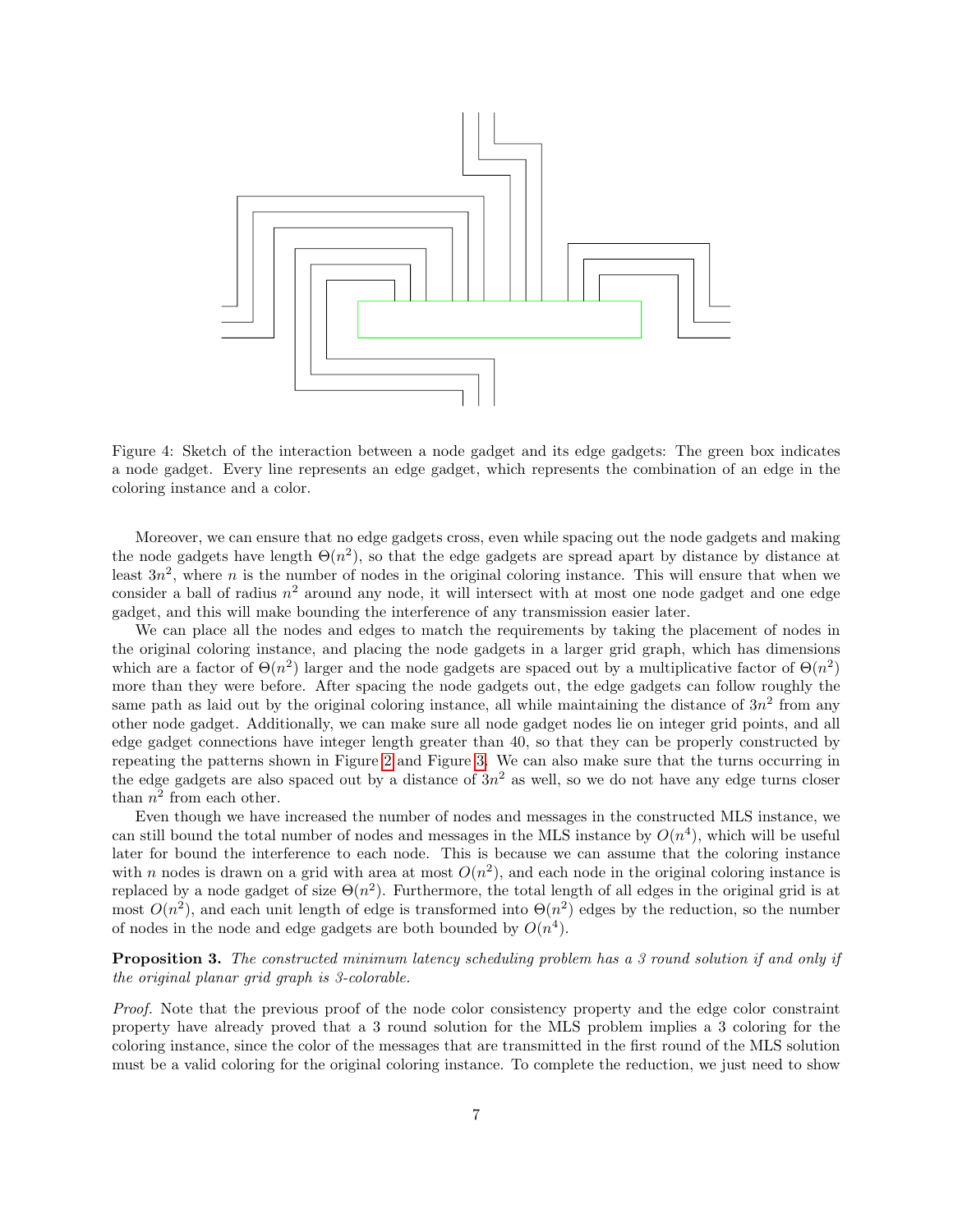that a 3 coloring for the original grid graph implies a 3 round solution for the constructed MLS problem. For this part of the proof, we will assume that  $\alpha$  has some value  $\geq 3$ , which will be necessary for ensuring that all transmissions can be feasibly scheduled in 3 rounds, when a feasible 3 coloring exists.

For the proof, we will assume that we are given a coloring of original coloring instance consisting of the colors 1, 2 and 3, and we will use it define the transmissions to be used in each of the 3 rounds of the constructed MLS instance. Given a coloring for the original graph, we will use the following transmission scheme: in the first round we send the  $R_u$  transmissions in the node gadgets corresponding to nodes u that are colored with color 1,  $B_v$  for the nodes gadgets which correspond to nodes v colored with color 2, and  $G_w$  for the node gadgets corresponding to nodes w that are colored with color 3. In the second round, we rotate the color transmissions, so that we send the  $B_u$  transmissions for the nodes u that are colored with color 1,  $G_v$  for the nodes v that are colored with color 2, and  $R_w$  for the nodes w that are colored with color 3. Finally in the third round, we transmit all remaining messages.

Now that we have defined all the transmissions for all the node gadgets, we also have to define the transmissions for the edge gadgets. To schedule the messages that occur in the edge gadgets, consider the basic building block of an edge gadget shown in Figure [2.](#page-4-0) The messages shown in bold in Figure [2](#page-4-0) are scheduled precisely when the message  $(a, b)$  is transmitted in Figure [2,](#page-4-0) and the other messages shown as dashed lines are transmitted in the other 2 rounds. This same transmission pattern holds for the full edge gadget, which repeats many copies of the building block shown in Figure [2.](#page-4-0)

The power level for each transmission is 1, with the exception of messages that are at the "boundary" of an edge gadget transmitting to an node gadget node, as shown in Figure [5](#page-10-0) in the Appendix, where node u receives a message from the edge gadget node above it. These "boundary" messages are transmitted at power 2.

The calculations that show all the transmissions we defined are successful is given in the Appendix, by bounding the interference to a few key nodes, and then showing that the bounds provided can also be used to bound the interference to all other receiving nodes, to be below the signal they receive. The main idea will be to first show that all nodes whose distance is greater than  $n^2$  units away contribute at most  $o(1/n)$  interference, which is negligible and can be ignored for the purposes of the analysis. After ignoring transmissions further than  $n^2$  units away, we more precisely upper bound the interference of transmissions which occur within  $n^2$  distance of the node we are analyzing. This final interference calculation completes the proof of the reduction by showing a 3 coloring of the original graph implies a 3 round solution for the constructed MLS instance.  $\Box$ 

## <span id="page-7-0"></span>5 Open Problems

An interesting open question is whether there exists an  $O(1)$ -approximation algorithm for this problem. Alternatively, it would be interesting to improve this hardness result to show that the MLS problem is hard to approximate better than  $O(\log n)$  to match the best known approximation algorithm. As we mentioned previously, the best known approximation algorithm is due to Kesselheim [\[11\]](#page-8-10), who presents an  $O(\log^2 n)$ approximation algorithm for the MLS problem in general metrics, and an  $O(\log n)$ -approximation for fading metrics. In fact, we do not even know whether it is harder to approximate this problem without power restrictions, than when power levels are limited.

Since we show that our proof holds for  $\alpha \geq 3$  in the appendix, it is an interesting open question to show NP-hardness for  $\alpha$  arbitrarily close to 2, and without any restrictions on the power levels used. For  $\alpha$  arbitrarily close to 2, we are not sure whether the reduction presented here can be used. We have an NP-hardness result for the case where the parameter  $\alpha$  can have any arbitrary value, but then we need the additional assumption that there is a maximum power level for the transmissions, and in the reduction we make use of the noise parameter. This result is also stronger than what is known previously, since [\[9\]](#page-8-4) for example, requires both an upper and lower bound on the power levels. Finally, we would like to note that the result here holds for centralized algorithms, and therefore also for distributed algorithms. Another important problem is to find a good distributed algorithm for this problem.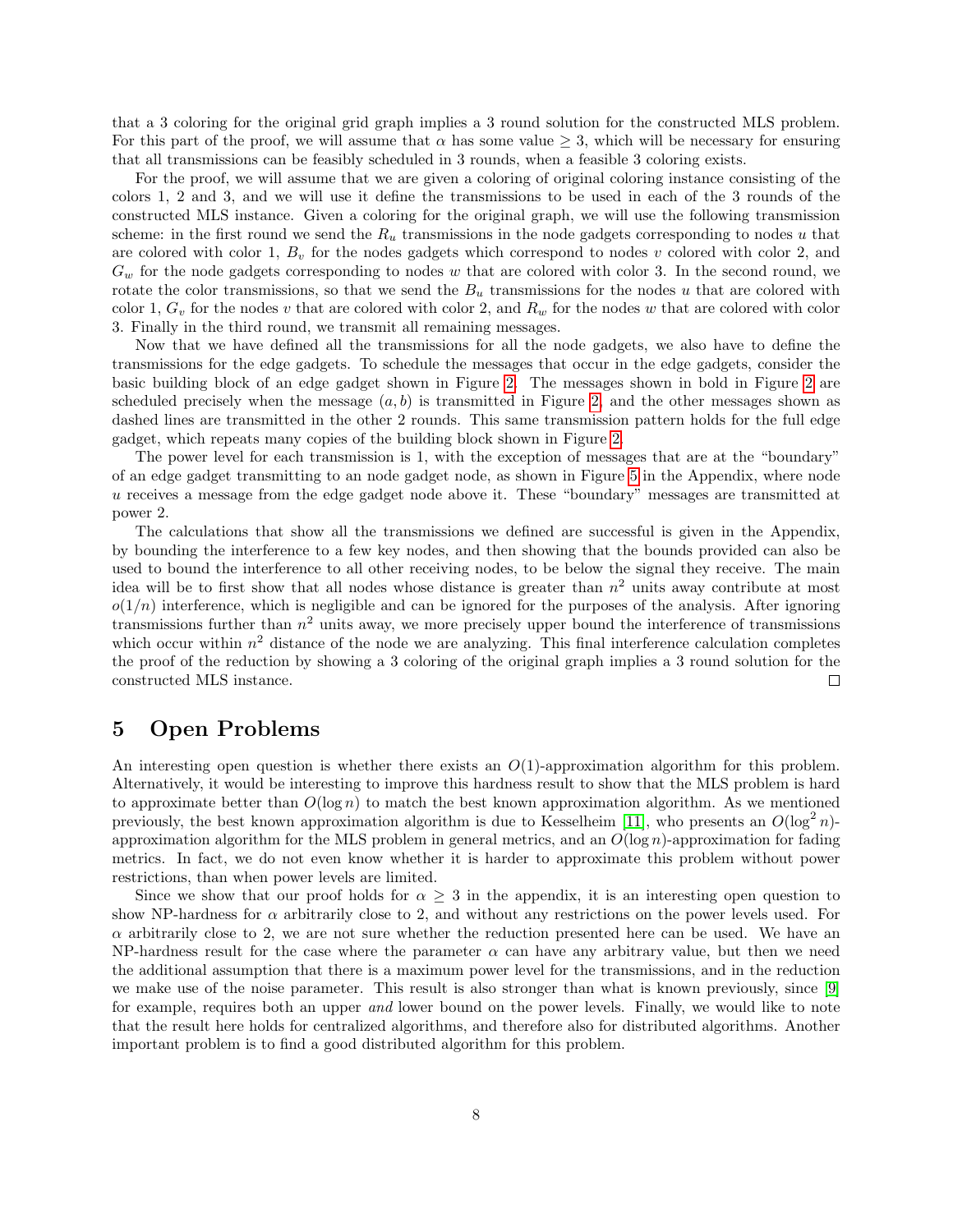# References

- <span id="page-8-3"></span>[1] Matthew Andrews and Michael Dinitz. Maximizing capacity in arbitrary wireless networks in the sinr model: Complexity and game theory, 2009.
- <span id="page-8-9"></span>[2] Yu Chen and Eric Fleury. Scheduling Activities in Wireless Sensor Networks, pages 379–418. Springer London, 2009.
- <span id="page-8-12"></span>[3] David P. Dailey. Uniqueness of colorability and colorability of planar 4-regular graphs are NP-complete. Discrete Mathematics, 30(3):289 – 293, 1980.
- <span id="page-8-5"></span>[4] Alexander Fanghänel, Thomas Kesselheim, Harald Räcke, and Berthold Vöcking. Oblivious interference scheduling. In PODC '09: Proceedings of the 28th ACM symposium on Principles of distributed computing, pages 220–229, New York, NY, USA, 2009. ACM.
- <span id="page-8-2"></span>[5] O. Goussevskaia, Y. A. Oswald, and R. Wattenhofer. Complexity in geometric sinr. In Proc. of the 8th Intl. Symposium on Mobile Ad Hoc Networking and Computing (MobiHoc07), 2007.
- <span id="page-8-1"></span>[6] Piyush Gupta and P. R. Kumar. The capacity of wireless networks, 1999.
- <span id="page-8-11"></span>[7] Magnús M. Halldórsson. Wireless scheduling with power control. In Algorithms - ESA 2009, pages 361–372, 2009.
- <span id="page-8-7"></span>[8] Qiang-Sheng Hua and Francis C. M. Lau. Joint link scheduling and topology control for wireless sensor networks with sinr constraints abstract, 2009.
- <span id="page-8-4"></span>[9] Bastian Katz, Markus Völker, and Dorothea Wagner. Energy efficient scheduling with power control for wireless networks. In Modeling and Optimization in Mobile, Ad Hoc and Wireless Networks (WiOpt), 2010 Proceedings of the 8th International Symposium on, pages 160–169, May 2010.
- <span id="page-8-6"></span>[10] Thomas Kesselheim. *Packet Scheduling with Interference*. PhD thesis, Rheinisch-Westfälische Technische Hochschule Aachen, 2009.
- <span id="page-8-10"></span>[11] Thomas Kesselheim. A constant-factor approximation for wireless capacity maximization with power control in the sinr model. Symposium on Discrete Algorithms (SODA), 2011.
- <span id="page-8-0"></span>[12] Thomas Locher, Pascal von Rickenbach, and Roger Wattenhofer. Sensor networks continue to puzzle: Selected open problems. In Shrisha Rao, Mainak Chatterjee, Prasad Jayanti, C. Murthy, and Sanjoy Saha, editors, Distributed Computing and Networking, volume 4904 of Lecture Notes in Computer Science, pages 25–38. Springer Berlin / Heidelberg, 2008.
- <span id="page-8-8"></span>[13] Zvi (Zvika) Lotker and David Peleg. Structure and algorithms in the sinr wireless model. In SIGACT News, pages 73–84, 2010.
- <span id="page-8-13"></span>[14] Y. Shiloach. Arrangements of Planar Graphs on the Planar Lattice. PhD thesis, Weizmann Institute of Science, Rehovot, Israel, 1976.
- <span id="page-8-14"></span>[15] Leslie Valiant. Universality considerations in VLSI circuits. IEEE Transactions on Computers, C-30:135–140, 1981.

# A Proof of Node Color Consistency

We will call the transmissions which go from a node in the upper row of the node gadget to a node in the lower row of the node gadget *down* transmissions, while edges which go from a node in the lower row to a node in the upper row will be called up transmissions. We will use the term vertical transmissions to collectively refer to both the up and down transmissions within a node gadget. Lastly, the transmissions between two nodes in the lower row of the node gadget will be called horizontal transmissions.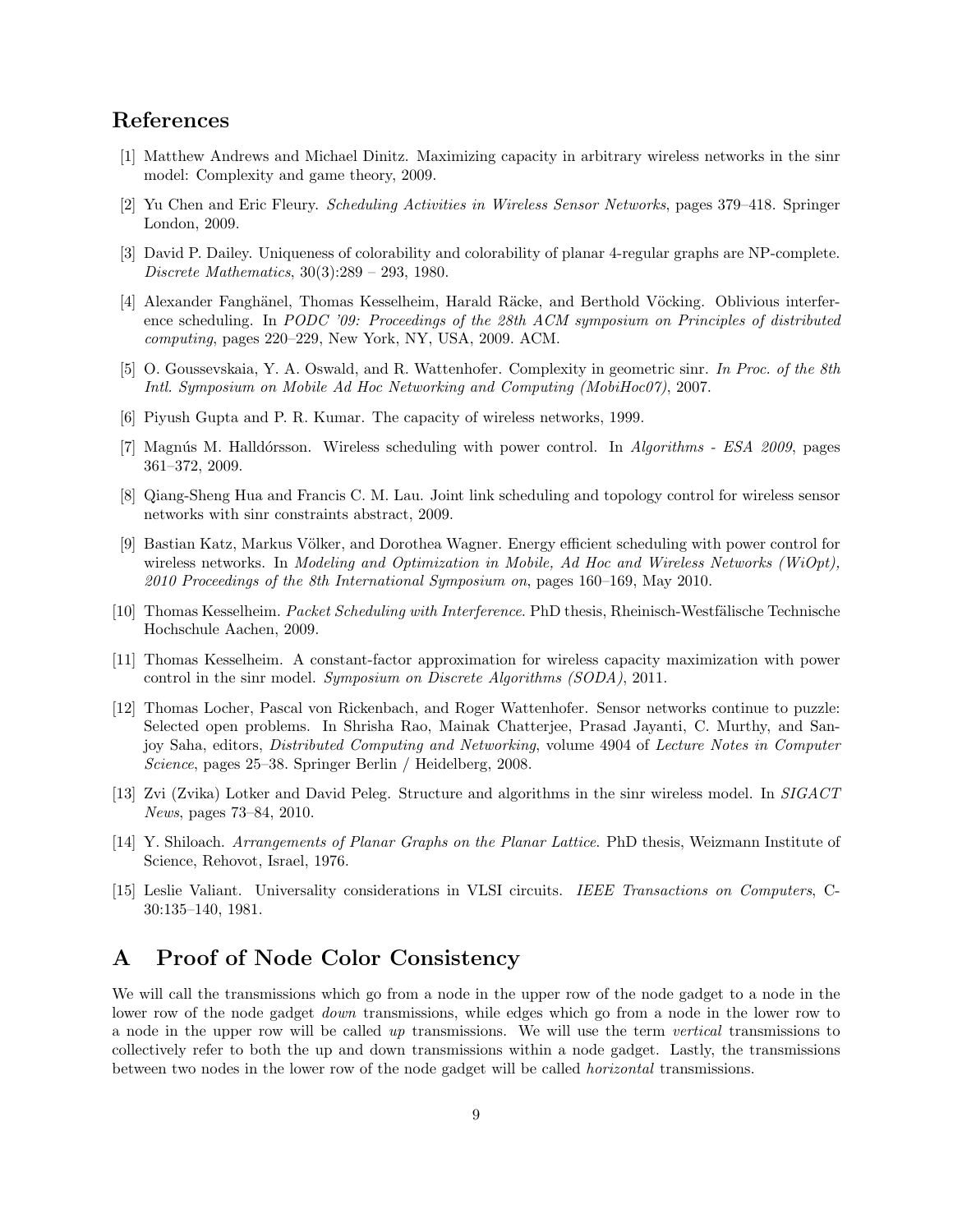Lemma 4 (Node color consistency). If there exists a three round solution to the constructed MLS instance then the messages sent in any round are exactly the messages of one of the sets  $R_u$ ,  $G_u$  or  $B_u$ .

Proof. Since each internal node in the lower row of the node gadget is participating in exactly 3 transmissions, it must be the case that is participating in exactly 1 transmission each round in the three round solution.

Consider two neighboring vertical transmissions (i.e., the bottom nodes participating in these transmissions are 1 unit apart), say  $t_1$  and  $t_2$ . Note that the distance between the sender of  $t_1$  and the receiver of  $t_2$  is 1, the same as the length of the transmissions. Therefore, these transmissions cannot take place in the same round, by Lemma [5,](#page-9-0) which we prove now.

<span id="page-9-0"></span>**Lemma 5.** Suppose there are two transmissions,  $i_1$  to  $i_2$  and  $j_1$  to  $j_2$ , such that the  $d(i_1, j_2) \leq d(i_1, i_2)$  and  $d(j_1, i_2) \leq d(j_1, j_2)$ . Then these two transmissions cannot take place in one round in the SINR model.

Proof. Assume by means of contradiction that we have a feasible transmission schedule so that these transmissions take place in the same round. Let  $P_1$  be the power level of transmission  $i_1$  to  $i_2$ , and  $P_2$  be the power level of transmission  $j_1$  to  $j_2$ . We get the following string of inequalities:

 $P_1/d(i_1,i_2)^{\alpha} > P_2/d(j_1,i_2)^{\alpha} \ge P_2/d(j_1,j_2)^{\alpha} > P_1/d(i_1,j_2)^{\alpha} \ge P_1/d(i_1,i_2)^{\alpha},$ 

The inequalities follow because the signal for the messages has to be larger than the interference, and due to the assumption on the distances. We thus obtain  $P_1 > P_1$ , which is obviously not possible. □

Now consider two vertical transmissions where the bottom nodes participating in these transmissions are 2 units apart, say  $t_1$  and  $t_2$ . We know by the previous reasoning that the transmission between these two transmissions, say  $t_3$ , cannot occur in the same round. But the bottom node of  $t_3$  has to participate in a transmission every round, and the other two transmissions it is part of cannot occur either in this round, because it involves nodes that participate in  $t_1$  and  $t_2$ . Therefore, in a feasible three round solution,  $t_1$  and  $t_2$  cannot be sent in the same round.

Consider a three round solution where, in one round, there are two vertical transmissions where the bottom nodes participating in these transmissions are more than 3 units apart, and there is no vertical transmission between these transmissions in that round. This implies that a sequence of 3 adjacent vertical messages that can be sent in the other two rounds. But this is not possible without violating the fact that adjacent vertical messages can never be sent in the same round, and vertical messages with 2 units of horizontal distance between them cannot be sent either, as we argued previously.

Therefore, the vertical messages must be sent in a pattern where the vertical messages sent are exactly 3 units apart in each round, and color consistency must hold for each node gadget in any feasible 3 round solution.  $\Box$ 

### B Proof that all messages can be successfully transmitted

In this section we bound the interference to all receivers in the edge and node gadgets to complete the proof of correctness for the reduction.

Fact 6. The interference for any transmission of transmissions whose senders are a distance greater than  $n^2$  units away is  $o(1/n)$ .

*Proof.* There are at most  $O(n^4)$  total nodes in the construction, and each node further away than  $n^2$ , contributes at most  $2n^{-2\alpha} = O(n^{-6})$  interference when  $\alpha \geq 3$ , since every power level is at most 2. Thus the total interference from these far away nodes is at most  $O(n^4) \times O(n^{-6}) = o(1/n)$ .  $\Box$ 

For the purposes of the analysis, it may also be useful to note that the messages transmitting at power 2 are only below edge gadgets, which are separated by a distance of at least  $3n^2$ . This means that when we are bounding the interference of nodes within distance  $n^2$ , we only need to explicitly bound the interference of one node transmitting at power 2, while assuming that all other nodes transmit at power 1.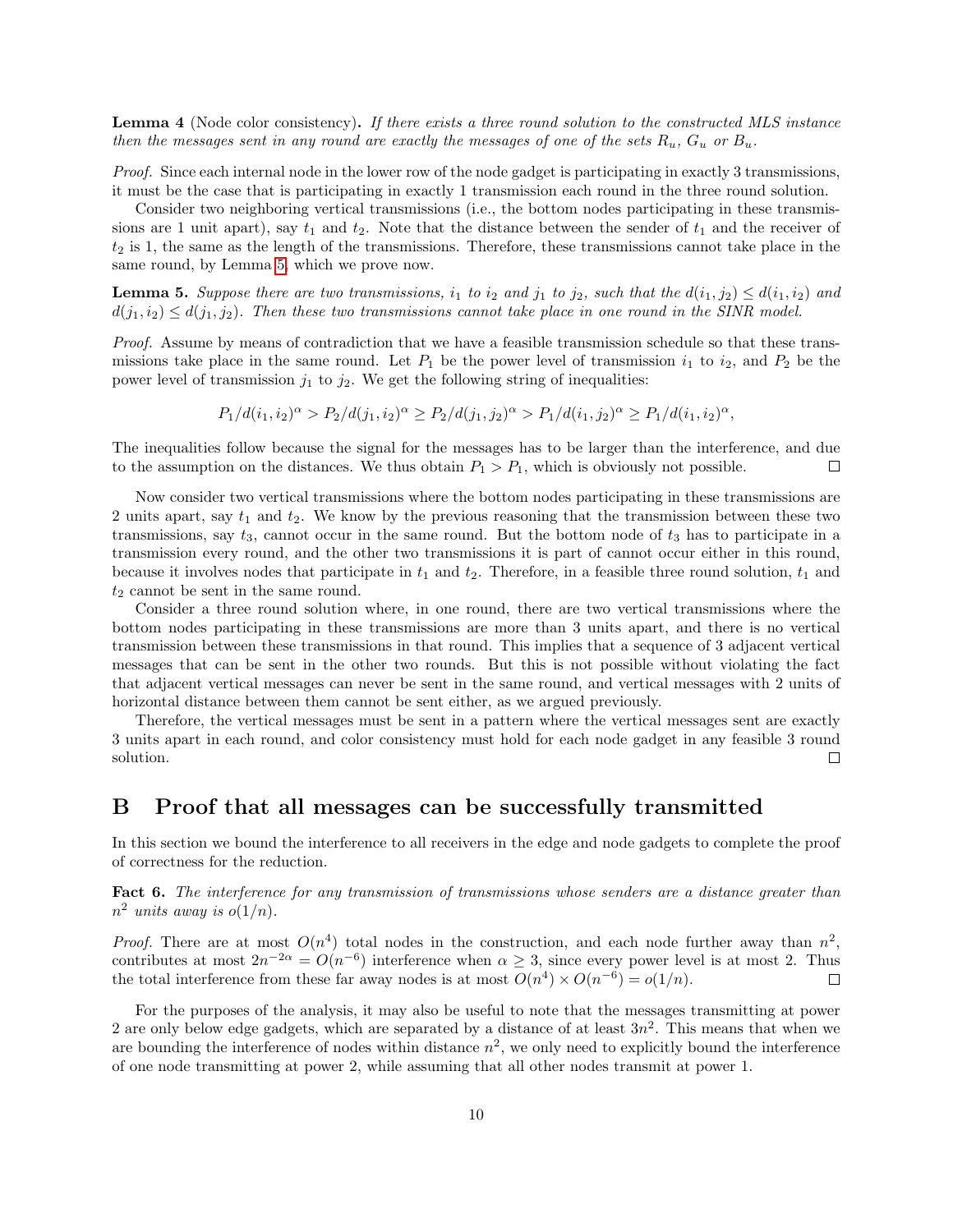

<span id="page-10-0"></span>Figure 5: An illustration of a node gadget and its connection to an edge gadget. The messages in bold illustrate another transmission pattern in which we need to bound the interferences, and show the message transmissions are successful.

We start by bounding the interference from transmissions within a distance of  $n^2$ , to the nodes v, u, and w in the configuration shown in Figure [5,](#page-10-0) which are in some sense "worst case" examples, as we will make clear shortly.

<span id="page-10-2"></span>**Fact 7.** The total interference from transmissions within a distance of  $n^2$ , to node v in Figure [5](#page-10-0) is bounded by 0.94.

*Proof.* Within the node gadget, the interference caused by nodes in the node gadget to the left of the  $v$  can be upper bounded by  $2^{-\alpha} + 3^{-\alpha} + \sum_{i=5}^{\infty} i^{-\alpha}$ , while the interference caused by nodes in the node gadget to the right of v can be upper bounded by  $\sqrt{2}^{-\alpha} + 3^{-\alpha} + 4^{-\alpha} + \sum_{i=5}^{\infty} i^{-\alpha}$ . Lastly, the interference by nodes in the edge gadget above node v can be upper bounded by  $2 \cdot 2^{-\alpha} + 3^{-\alpha} + \sum_{i=5}^{\infty} i^{-\alpha}$  $\sum$ the edge gadget above node v can be upper bounded by  $2 \cdot 2^{-\alpha} + 3^{-\alpha} + \sum_{i=5}^{\infty} i^{-\alpha}$ . To bound the term  $\sum_{i=5}^{\infty} i^{-\alpha}$ , note that  $\sum_{i=5}^{\infty} i^{-\alpha} = 5^{-\alpha} + \sum_{i=6}^{\infty} i^{-\alpha} \le 5^{-\alpha} + \int_{i=5}^{\infty} i^{-\alpha}$  since  $i^{-\$  $\sum_{i=5}^{\infty}$  is  $\sum_{i=5}^{\infty}$  interference to node v by  $2^{-\alpha}$  +  $3^{-\alpha}$  +  $\sqrt{\frac{2^{i}}{i}}$  is  $\sum_{i=5}^{\infty}$  is  $\frac{1}{i}$  is  $\frac{1}{i}$  is  $\frac{1}{i}$  is  $\frac{1}{i}$  is  $\frac{1}{i}$  is  $\frac{1}{i}$  is  $\frac{1}{i}$  is  $\frac{1}{i}$  is  $\$  $2^{-\alpha}$  +  $3^{-\alpha} + 4^{-\alpha} + 2 \cdot 2^{-\alpha} + 3^{-\alpha} + 3 \cdot (\frac{1}{\alpha - 1} \frac{1}{5^{\alpha - 1}} + 5^{-\alpha}) \le 0.94$ , when  $\alpha = 3$ .

<span id="page-10-3"></span>**Fact 8.** The total interference from transmissions within a distance of  $n^2$ , to node u in Figure [5](#page-10-0) is bounded by 1.73.

*Proof.* By applying the same analysis, the total interference to node u is upper bounded by  $\sqrt{2}^{-\alpha} + (\sqrt{5})^{-\alpha} +$  $\sqrt{10}$  –  $\alpha$  + 1 +  $(\sqrt{10})^{-\alpha}$  + 4<sup>- $\alpha$ </sup> + 2<sup>- $\alpha$ </sup> + 3 ·  $\sum_{i=5}^{\infty} i^{-\alpha} \leq 1.73$ , when  $\alpha = 3$ . The first 3 terms bound the ( interferences of the 3 nodes to the left of u, and the next three terms bound the interferences of the 3 nodes to the right of u. The remaining two terms bound the interferences of all the remaining nodes in the edge gadget within distance  $n^2$ , and the nodes of distance greater than 4 in the node gadget of u.  $\Box$ 

<span id="page-10-1"></span>Fact 9. The total interference from transmissions within a distance of  $n^2$ , to node w in Figure [5](#page-10-0) is bounded  $by.65.$